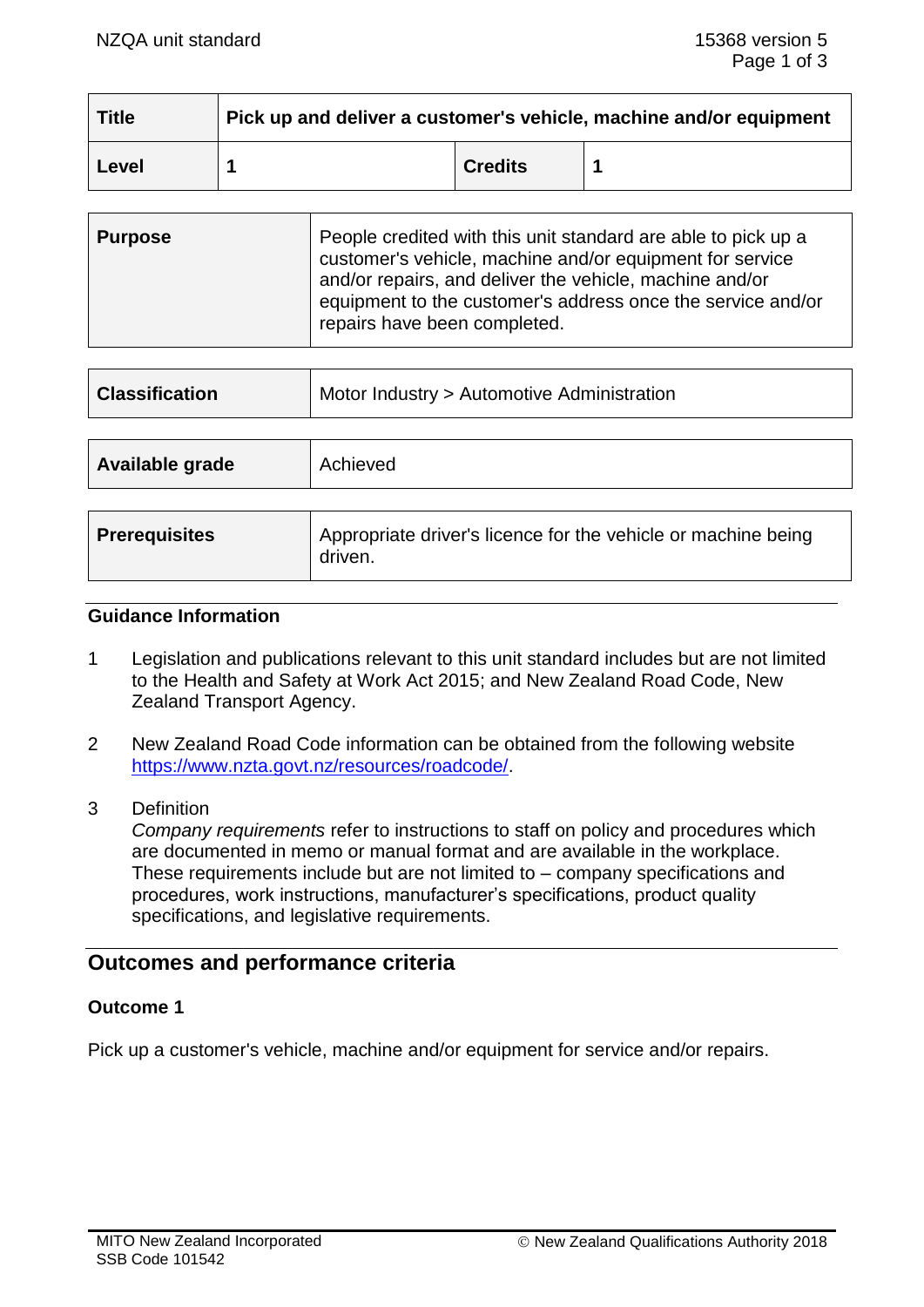## **Performance criteria**

- 1.1 Customer's and/or employer's details are obtained and confirmed in accordance with company requirements.
	- Range may include but is not limited to location details; details of the vehicle, machine and/or equipment; reason for pick up.
- 1.2 Permission is obtained to pick up the vehicle, machine and/or equipment in accordance with company requirements.
	- Range keys obtained, liaison with customer, transport responsibilities agreed to.
- 1.3 Safe driving practices are observed throughout the task in accordance with legislative requirements.

1.4 The vehicle, machine and/or equipment is delivered to the agreed destination in a safe manner with due regard to the Road Code within the timeframe agreed with the employer.

## **Outcome 2**

Deliver the vehicle, machine and/or equipment to the customer's address once the service and/or repairs have been completed.

## **Performance criteria**

- 2.1 Safe driving practices are observed throughout the task in accordance with legislative requirements.
	- Range personal safety; safety of others; vehicle, machine, and/or equipment safety.
- 2.2 The customer is notified that the vehicle, machine and/or equipment is ready for delivery, and details of the delivery are noted in accordance with company requirements.
- 2.3 The vehicle, machine, and/or equipment is delivered to the address provided in a safe manner with due regard to the Road Code within the time frame agreed with the customer and employer.
- 2.4 The vehicle, machine and/or equipment is parked or stored in a safe manner, and the keys and company details relating to the service and/or repairs are presented to the customer in accordance with company requirements.

Range personal safety; safety of others; vehicle, machine, and/or equipment safety.